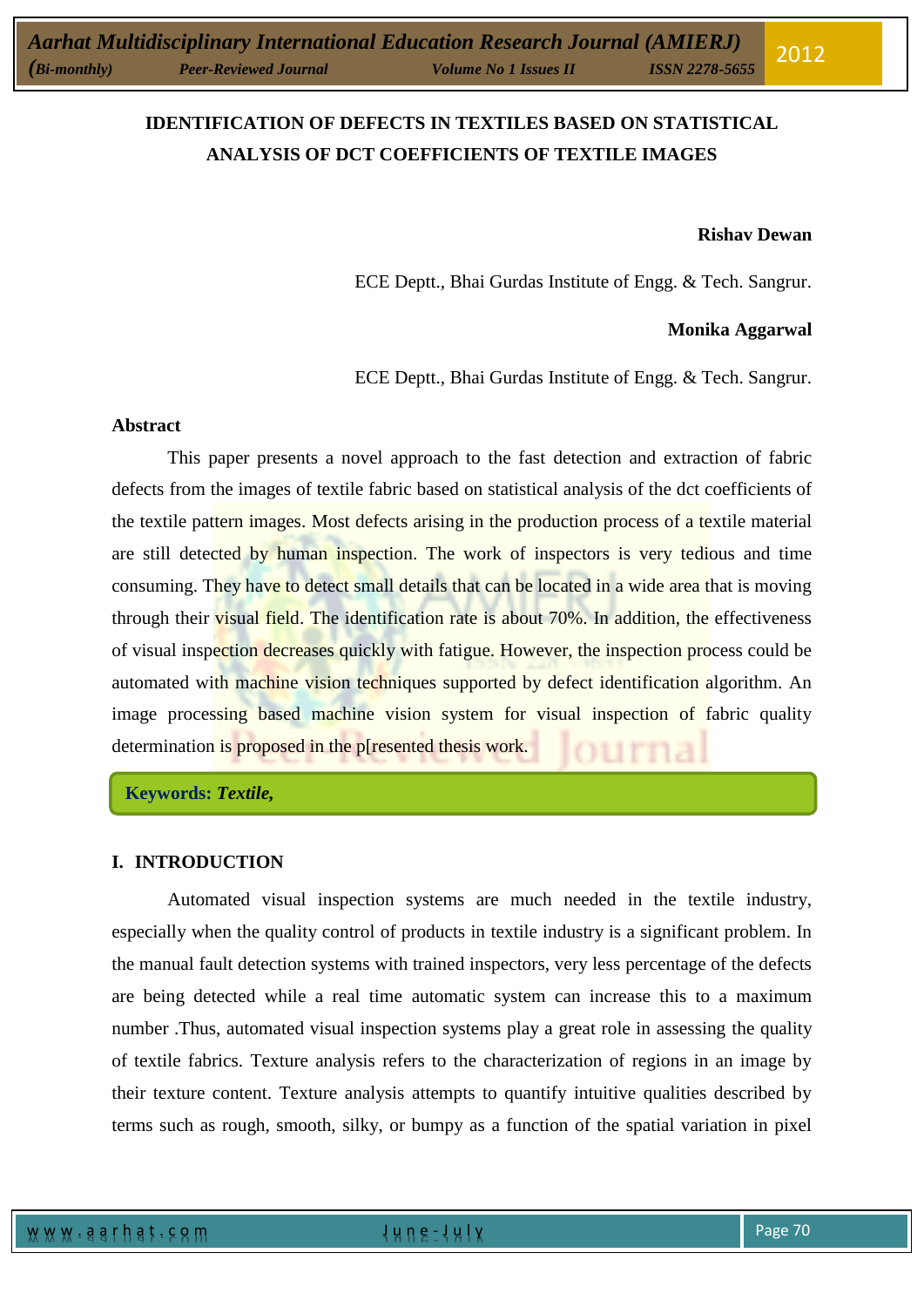intensities. In this sense, the roughness or bumpiness refers to variations in the intensity values, or gray levels.

# **II. BRIEF LITERATURE SURVEY**

In general, fabric analysis is performed on the basis of digital images of the fabric. Alternatively, there are some works (Ciamberlini et al. [1]) based on the optical Fourier transform directly obtained from the fabric with optical devices and a laser beam. Digital image processing techniques have been increasingly applied to textured samples analysis over the last ten years. Several authors have considered defect detection on textile materials. Kang et al. [5, 6] analyzed fabric samples from the images obtained from transmission and reflection of light to determine its interlacing pattern. Tsai and Hu [3] used Fourier transforms of solid plane fabric images as the inputs to an artificial neural network for fabric defect detection. They trained the neural network to identify four types of defects: missing pick, missing end, oil fabric stains and broken fabric. In a recent paper, Hu and Tsai [9] have also used wavelet packet bases and an artificial neural network for the stated goals. Wavelets had been previously applied to fabric analysis by Jasper et al. [1,5]. Escofet et al. [3, 4] have applied Gabor filters (wavelets) to the automatic segmentation of defects on non solid fabric images for a wide variety of interlacing patterns. In the following sections we revise part of this work. Defects can be classified as local or global. Global defects cause an overall distortion of the basic structure of the fabric and can be detected by means of Fourier analysis. Local defects only affect a small area of the image of the fabric under inspection. The performance of the Fourier transform based techniques for defect detection is illustrated by two examples, one corresponding to a global defect, the second representing a local defect.

#### **III. METHODOLOGY**

In DCT based approach for textile defect identification, it is proposed to determine the dct coefficients of the textile images. For a MxN textile image, we get a MxN dct coefficients matrix. The lower half of the DCT coefficients matrix contains the frequency variation of the background image i.e. the background, while the upper half of the DCT coefficients matrix contains the high frequency part i.e. noise. The diagonal elements of the DCT coefficients matrix contains the maximum information of the textile pattern or design. The diagonal DCT coefficient of the matrix are rearranged in a single column matrix to find out the mean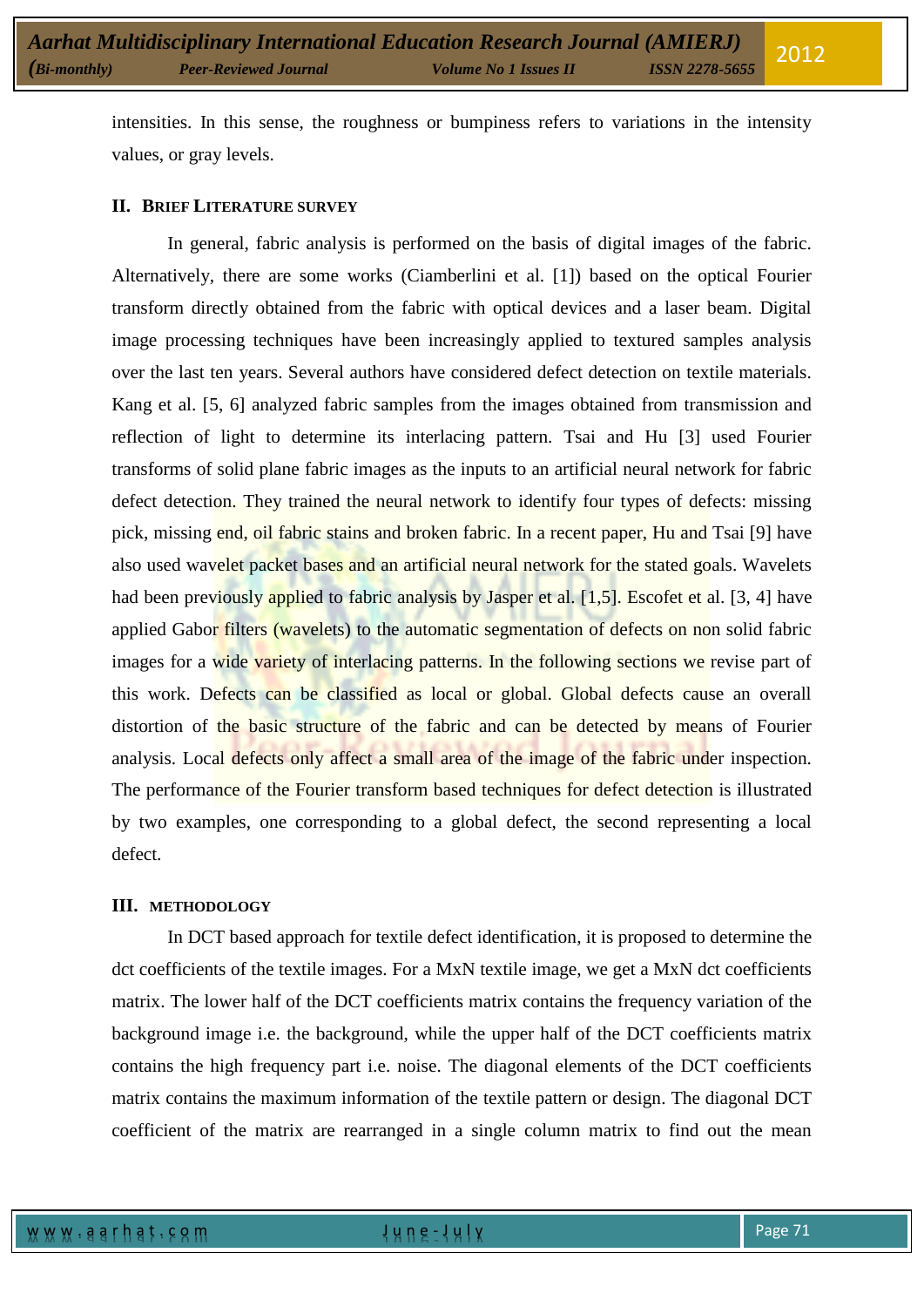deviation, standard deviation and covariance. By analysis of the standard deviation of the dct coefficients, the variations in textile images are computed.

The system of digital image processing may be presented schematically as shown in below Figure. The following operations are carried out during image quality improvement:

- 1. Image Acquisition
- 2. RGB to Gray Color Conversion
- 3. Image Enhancement (Thresholding)
- 4. Defect Identification



# **Block Diagram of the proposed System:**

# **IV. IMAGE ACQUISITION**

Textile/fabric surface image is acquired by using the CCD camera from top of the surface from a distance adjusted so as to get the best possible view of the surface. Below figures show the quality of the acquired fabric images. The textile images under test are of size 256x256 (64KB). For proper imaging, uniform lighting system is to be maintained to avoid any illusive defect by virtue of light reflection properties falling on surface.

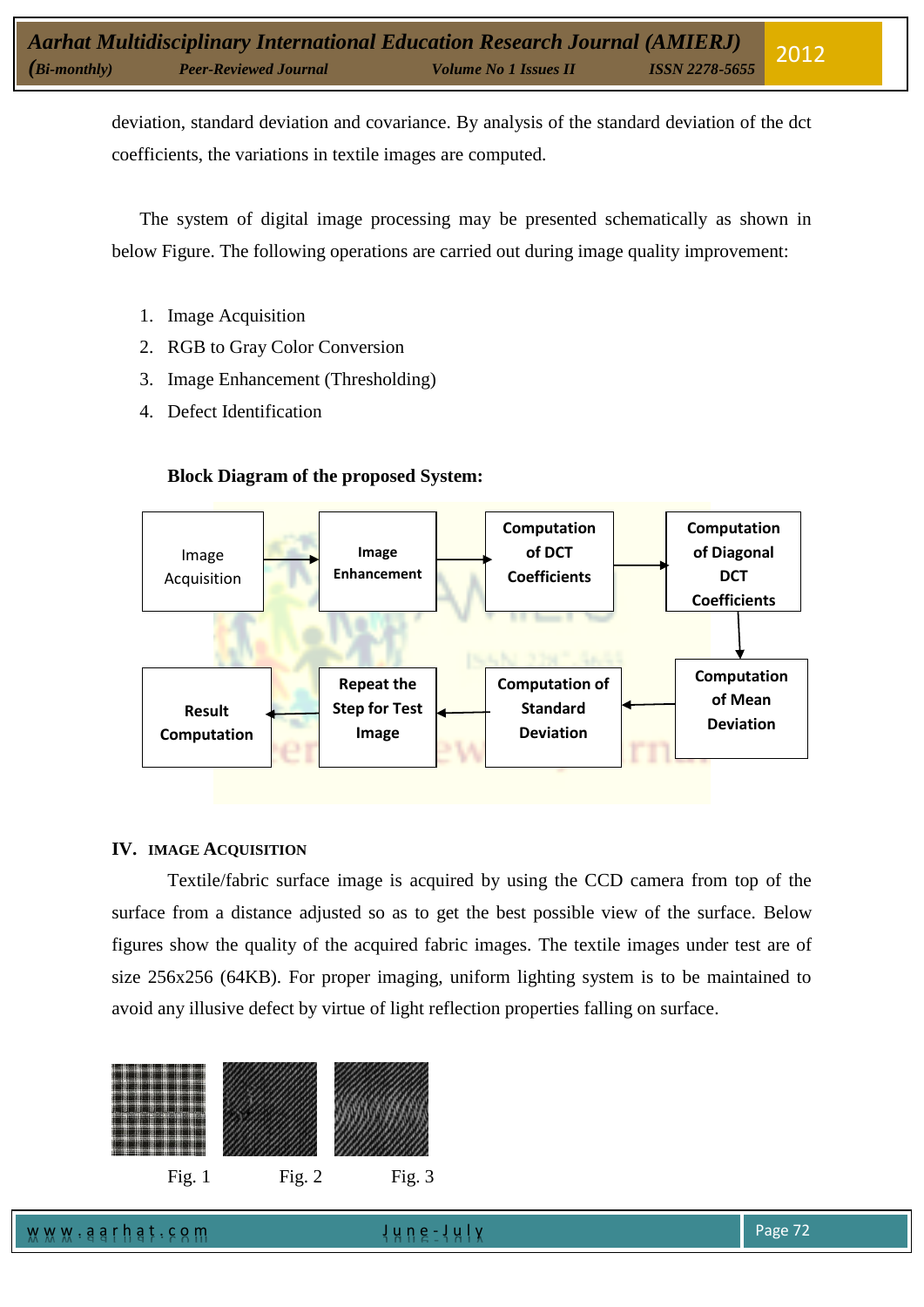Different Fabric/Textile Images Originally, the images are acquired at RGB color scale. The images then are converted to gray scale using rgb2gray function in matlab.

## **V. IMAGE THRESHOLDING**

The image after noise removal is brought under image thresholding algorithm. Here, a threshold level is selected which divides the image into two color. i.e. we get a binary image with white as back ground and black as the object of interest. In the presented work, Histogram equalization method is adopted to enhance the contrast of the fabric surface.

Histogram Equalisation algorithm works good in this case as the fabric texture. Below figures show the result after Histogram equalization algorithm for thresholding.

The general histogram equalization formula is:

$$
h(v) = \text{round}\left(\frac{cdf(v) - cdf_{min}}{(M \times N) - cdf_{min}} \times (L - 1)\right)
$$

where cdf<sub>min</sub> is the minimum value of the cumulative distribution function, M x N are the image's number of columns and rows, and L is the number of gray levels used (in most cases 256).

#### **VI. ALGORITHM**

The algorithm has been implemented by using Matlab version 7.5 (Release 2009 b) and is found to be reasonably fast and accurate than the existing computationally intensive methods. The results are promising even when it is applied to localize defects on images with varying lighting or exposure levels.

#### **The proposed algorithm is dived into no. of steps discussed below**:

 Image Acquisition: The high definition camera is used for capturing the images from the fabric. The grabbed image of size (256x256 in jpg format) is made input to the developed matlab code here.

**Gray Scale Image:** The acquired rgb image is converted to gray scale image by using the rgb2gray command in matlab. A gray scale image  $(0 - 255)$ gray shades) is obtained.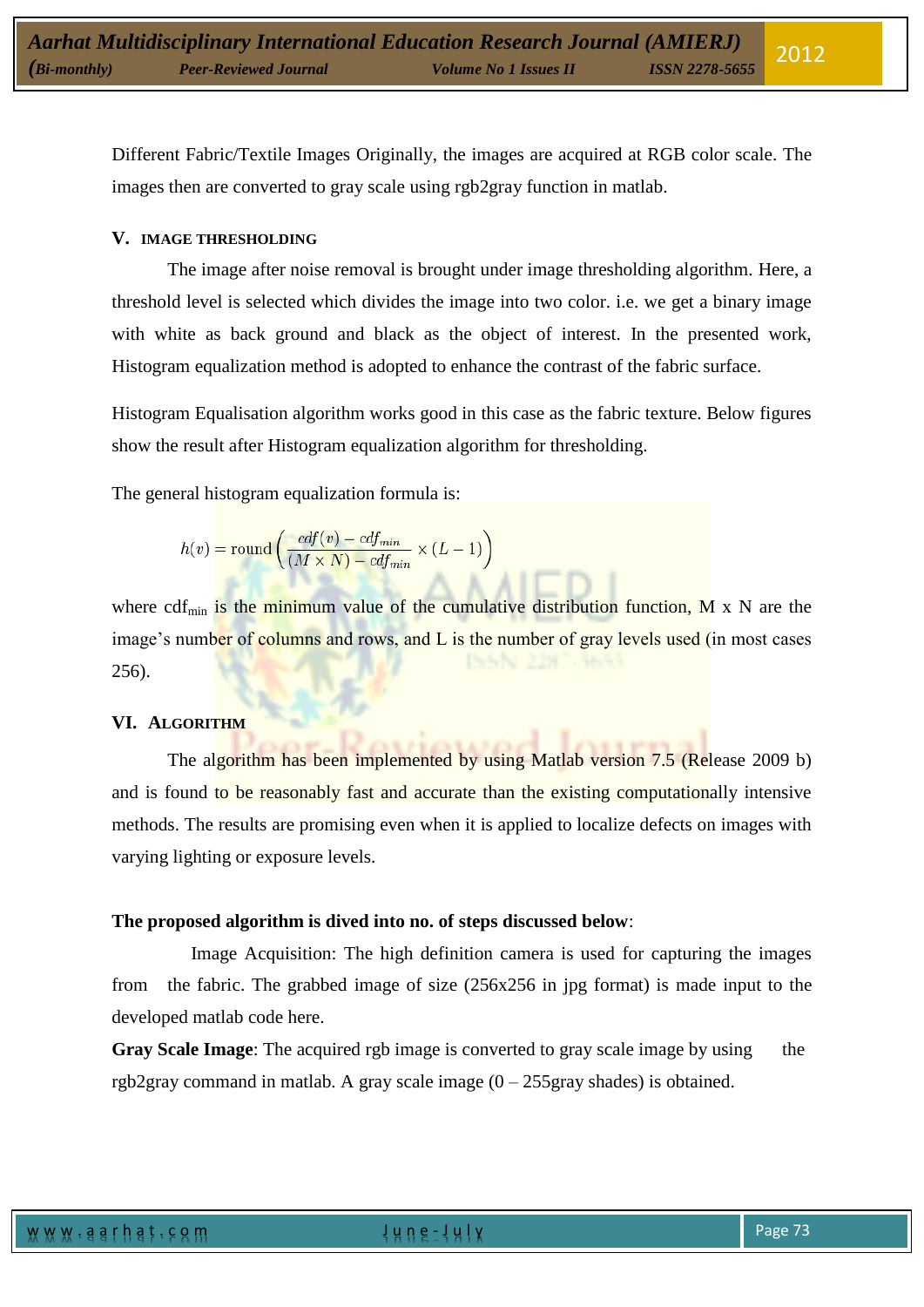#### **Image Enhancement**:

The gray level image is enhanced by using the histogram equalization method. A sharp contrasted image is obtained. Salt and pepper type noise are removed by the noise removal program as discussed in previous section.

**Histogram:** A histogram of the enhanced image is obtained by using the imhist command in matlab.

# **Image Thresholding**:

Otsu algorithm is used for thresholding of the gray image. It has been observed that Otsu algorithm works good in case of fabric image and fairly bnarized image is obtained.

#### **Segmentation**:

Segmentation algorithm is applied over the binarized image to get the segmented patterns. Bwlabel command is used to segment the fabric image

# **Defects Identification**:

Segmented patterns are identified based on the data base of the regular pattern design. Say, a segmented pattern is matching from the regular [pattern data base, then it is assumed that it is part of the design. eviewed lournal

However, if the pattern parameters are not matching with any of the stored pattern data base parameters, then it is assumed that the segmented pattern is a defect and should be analysed for its type of defect.

# **DCT Coefficients**:

In many cases, fabric have regular patterns of design. And discontinuity in regular pattern can be identified by analysing DCT coefficients. For, the image is spitted into 8x8 blocks and DCT coefficients of each block is stored in single column a matrix. For a 8x8 block matrix, we get 8x8matrix of DCT coefficients. However, the maximum information is available in the diagonal elements of 8x8 dct coefficients matrix. This is because, only diagonal elements of dct coefficients matrix have the maximum frequency variation components and they are design or patterns in the fabric image. Therefore, by making the statistical analysis of the diagonal elements of the dct coeff. Matrices of test and reference fabric image, variation in fabric may be checked.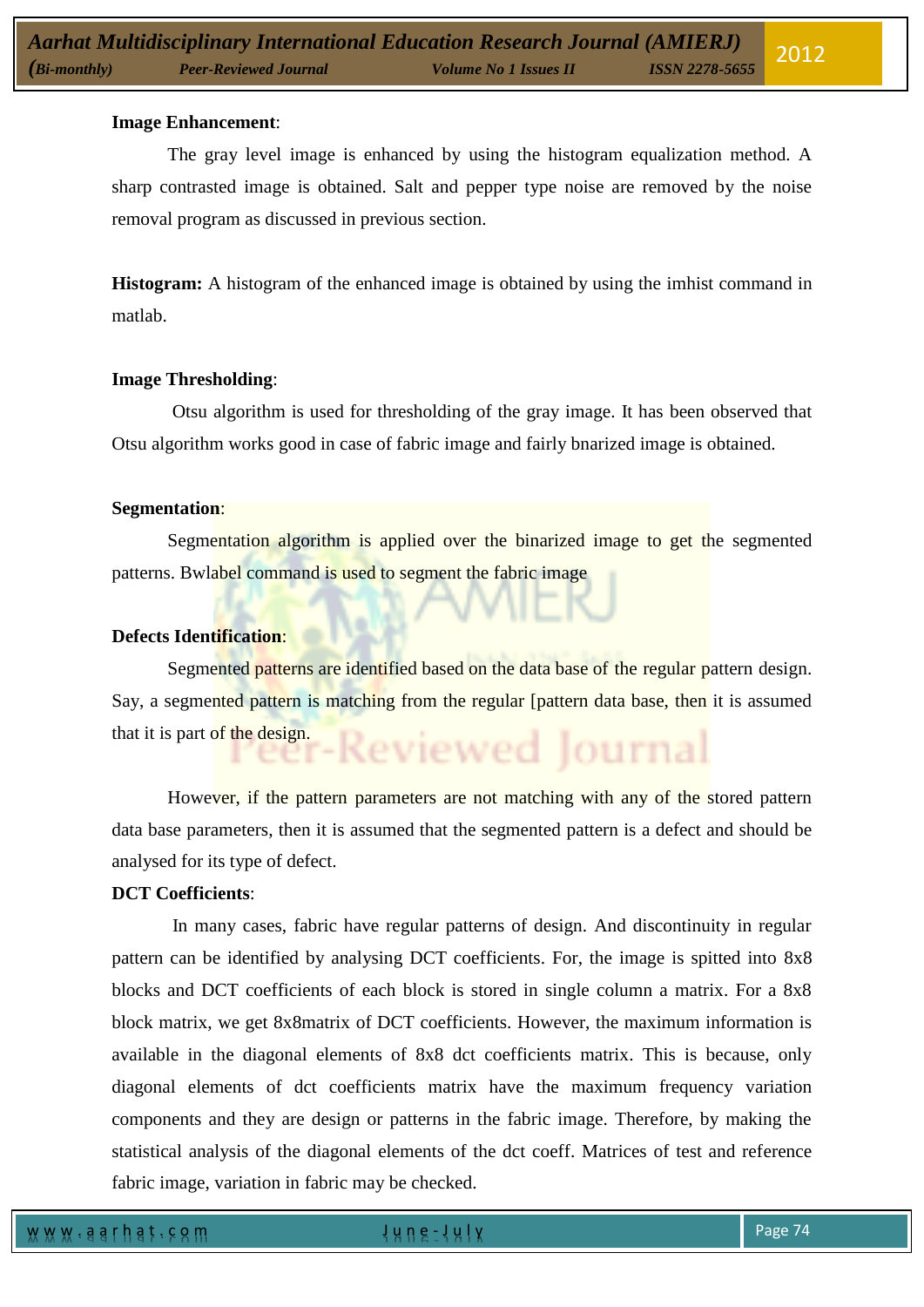The discrete cosine transform (DCT) represents an image as a sum of sinusoids of varying magnitudes and frequencies. The [dct2](http://www.mathworks.in/help/toolbox/images/ref/dct2.html) function computes the two-dimensional discrete cosine transform (DCT) of an image. The DCT has the property that, for a typical image, most of the visually significant information about the image is concentrated in just a few coefficients of the DCT. For this reason, the DCT is often used in image compression applications. For example, the DCT is at the heart of the international standard lossy image compression algorithm known as JPEG. (The name comes from the working group that developed the standard: the Joint Photographic Experts Group.) The two-dimensional DCT of an M-by-N matrix A is defined as follows.

$$
B_{pq} = \alpha_p \alpha_q \sum_{m=0}^{M-1} \sum_{n=0}^{N-1} A_{mn} \cos \frac{\pi (2m+1) p}{2M} \cos \frac{\pi (2n+1) q}{2N}, \quad 0 \leq p \leq M-1
$$

$$
\alpha_p=\begin{cases} 1/\sqrt{M}, & p=0\\ \sqrt{2/M}, & 1\leq p\leq M-1 \end{cases} \quad \alpha_q=\begin{cases} 1/\sqrt{N}, & q=0\\ \sqrt{2/N}, & 1\leq q\leq N-1 \end{cases}
$$

The values Bpq are called the DCT coefficients of A.

# **VII. RESULTS**

Irregularity in the fabric design pattern can be determined by analysing the DCT coefficients of the test and referenced image. DCT coefficients are discussed in the previous chapter of the report. DCT coefficients are extracted from the 8x8 block of the images and aligned in a single column matrix vector for both test and reference images. The two matrices are now analysed statistically to get the variations in the design pattern.

Standard deviation is computed for the variation in the dct coefficients of both the fabric images. It is understood that if both the ref. and test images are same, then the standard deviation should be zero. However, if the design pattern varies, then the standard deviation will be a non-zero quantity. The range of the non-zero standard deviation depends upon the variability in the design pattern.

Following two images show the variation in the design pattern. The dct coefficient analysis is given below:





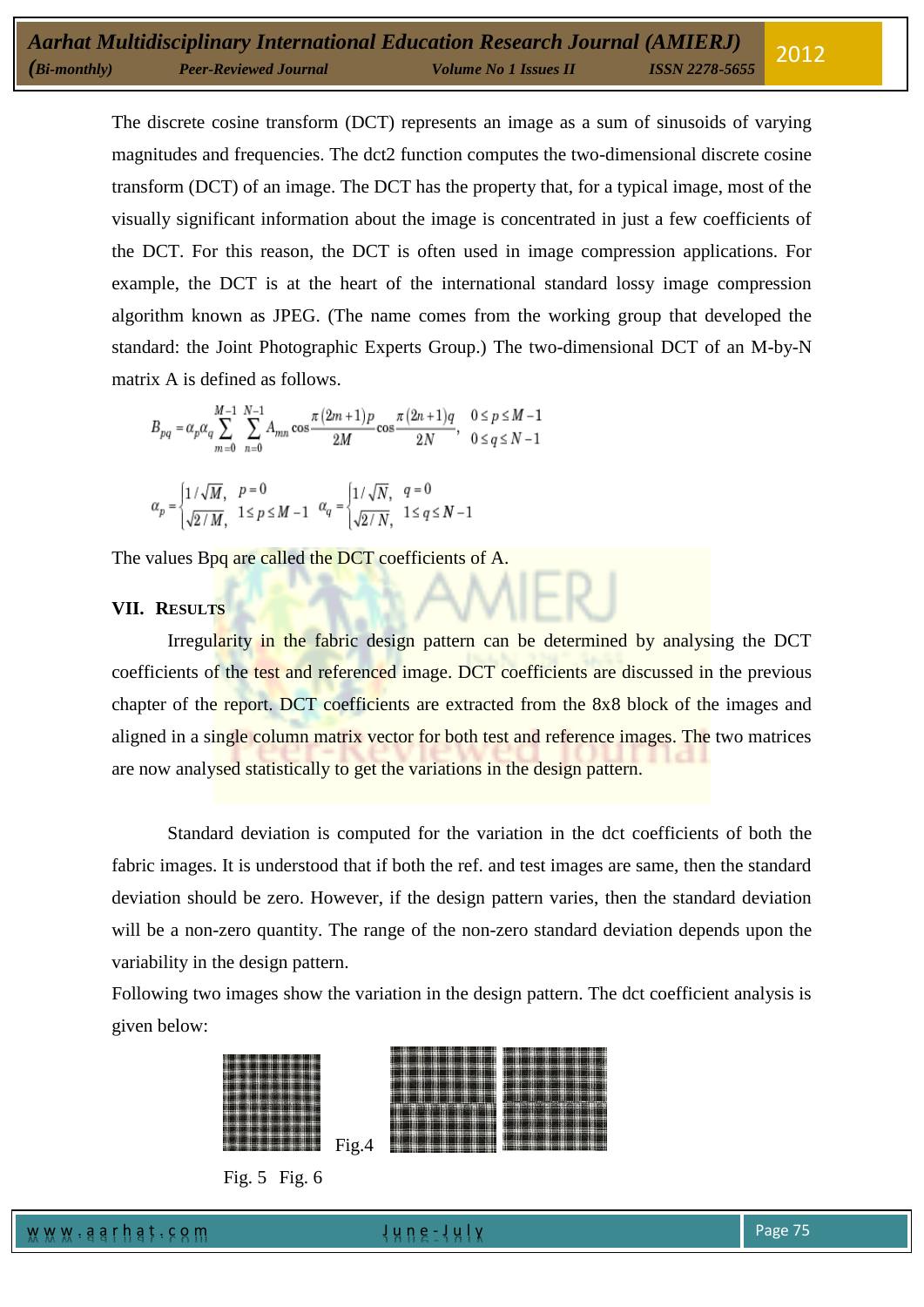In fig. 11.5 and 11.6, there are offset defects in the design pattern. One of the check print is shifted in fig. 11.5 from that of the fig. 11.4. The standard deviation of dct coefficients of above images are given below:

| Std. Dev. Fig. 11.4 and Fig. 11.5  | 1.30 |
|------------------------------------|------|
| Std. Dev. Fig. 11.20 and Fig. 11.6 | 1.21 |

Low value of std. dev. In case-2 is due to the fact that offset print defect is less visible in case-2 as compared with the case-1.

Standard Deviation is given by:

$$
s_N = \sqrt{\frac{1}{N} \sum_{i=1}^{N} (x_i - \overline{x})^2}.
$$

Where  $\overline{x}$  is the mean deviation and xi is ith dct coefficient. And N is the total no. of dct coefficients.

# **Conclusion**

We, human beings, have a unique capability to easily find imperfections in spatial structures. This visual mechanism works even when we do not know what the ideal pattern is and what the possible types of defects are. Just looking at a relatively regular structure containing an imperfection, we can usually tell what is wrong there. But human inspector based defect detection is subject to errors for many reasons. There are large influences of human errors and subjectivity on the results of inspection. One of the most important advantages of the method is that it is multipurpose without requiring any adjustment. Furthermore, it can be applied to composite patterns with elements of different brightness without any particular adaptation. The versatility of the method has been demonstrated not only by its applicability to different regular textures but also, for a given texture, the method allows to detect a variety of defects. The method does not need human supervision nor previous knowledge about the texture or defect.